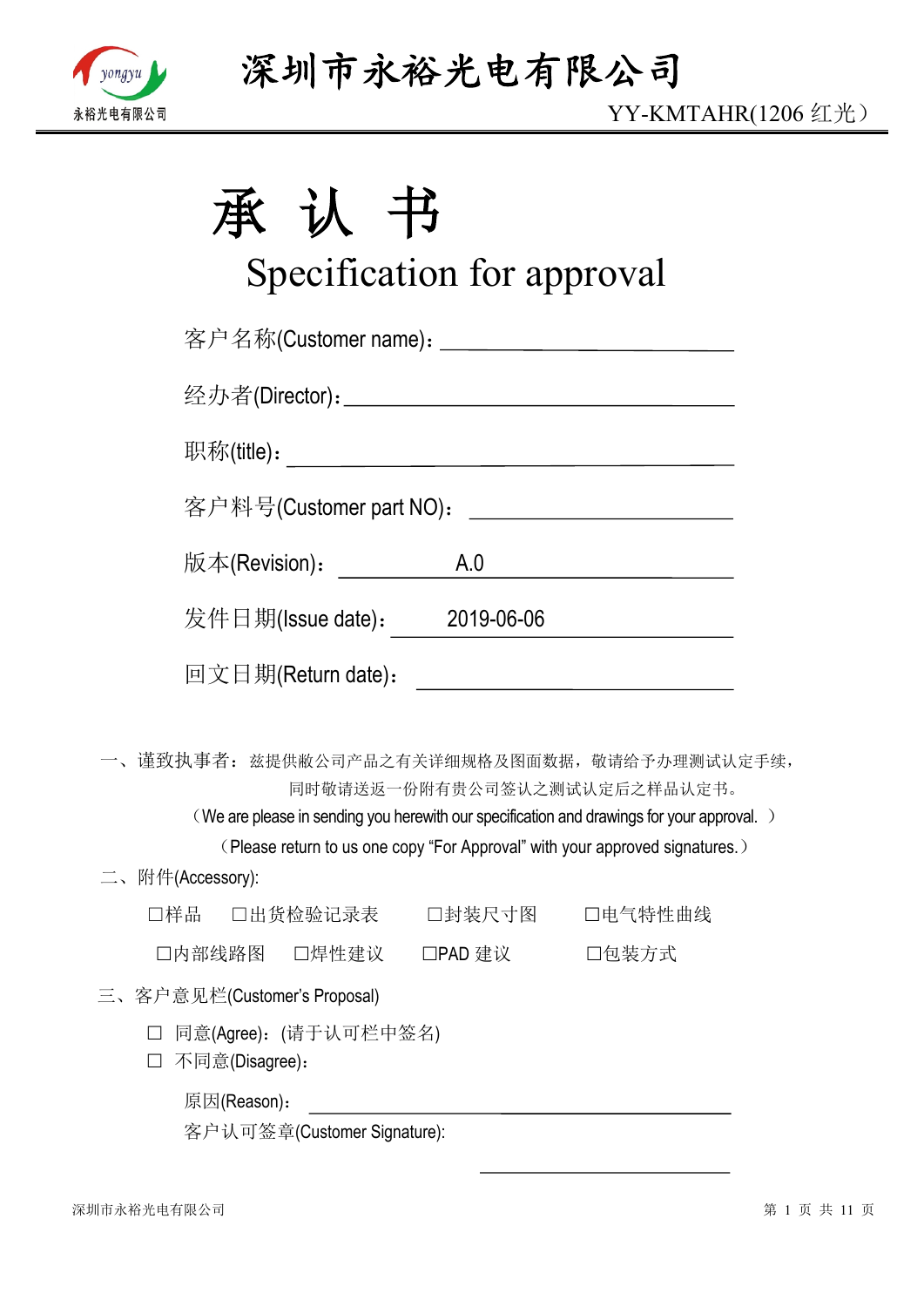

# YY-KMTAHR(1206 红光)

## **1. 产品描述/ Features**

- 外观尺寸/ Package ( L/W/H ) : 3.2\*1.6\*0.9 mm
- 颜色/ Color: 红光 / Red light
- 胶体/ Lens: 透明平面胶体/ Transparent planar colloid
- EIA规范标准包装/ EIA STD Package
- 环保产品,符合ROHS要求/ Meet ROHS, Green Product
- 适用于自动贴片机/ Compatible With SMT Automatic Equipment
- 适用于红外线回流焊制程/ Compatible With Infrared Reflow Solder Process

#### **2 . 外形尺寸及建议焊盘尺寸/ Package Profile & Soldering PAD Suggested**



注/ Notes: 1. 单位 : 毫米(mm)/ All dimensions are in millimeters 2. 公差: 如无特别标注则为 $\pm$  0.1 mm Tolerance is  $\pm$  0.10 mm unless otherwise noted

#### **3. 建议焊接温度曲线 / Soldering Profile Suggested**

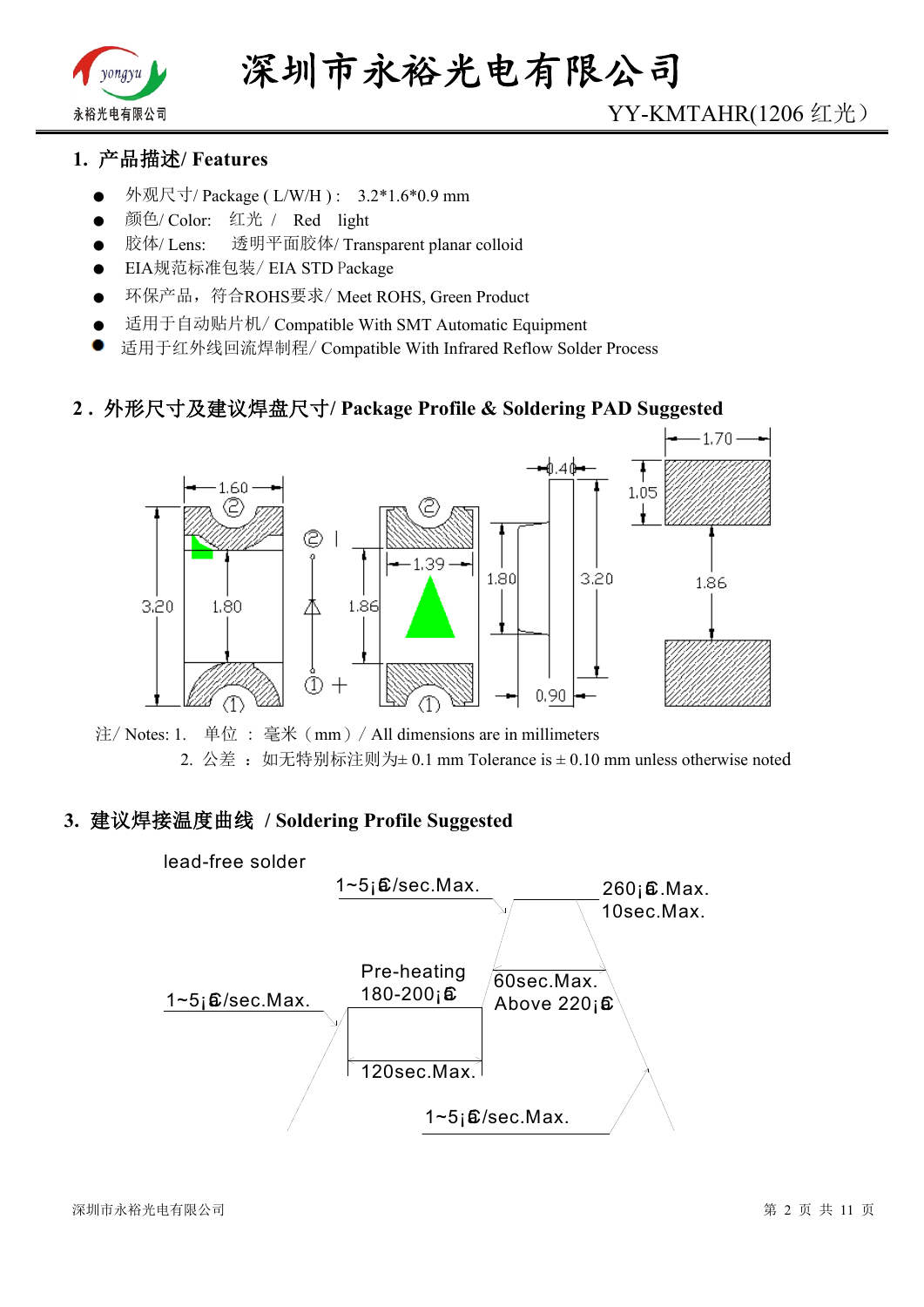

YY-KMTAHR(1206 红光)

# **4. 最大绝对额定值/ Absolute Maximum Ratings (Ta=25℃)**

| 参 数/ Parameter                                     | 符号Symbol    | 最大额定值/Rating                                                             | 单 位/ Unit      |
|----------------------------------------------------|-------------|--------------------------------------------------------------------------|----------------|
| 消耗功率/ Power Dissipation                            | Pd          | 40                                                                       | mW             |
| 最大脉冲电流/ Peak Forward Current<br>(1/10占空比, 0.1ms脉宽) | <b>IFP</b>  | 60                                                                       | mA             |
| 正向直流工作电流/DC Forward Current                        | IF          | 25                                                                       | mA             |
| 反向电压/Backward Voltage                              | <b>VR</b>   | 5                                                                        | $\overline{V}$ |
| 工作温度范围<br><b>Operating Temperature Range</b>       | Topr        | $-40\degree C$ $\sim$ $+85\degree C$                                     |                |
| 存储温度范围<br><b>Storage Temperature Range</b>         | <b>Tstg</b> | $-40\degree C$ ~ +85 $\degree C$                                         |                |
| 焊接条件<br>Soldering Condition                        | Tsol        | 回流焊/ Reflow soldering : 260 °C , 10s<br>手动焊/ Hand soldering : 300 °C, 3s |                |
| 抗静电能力<br>Electrostatic Discharge                   | <b>ESD</b>  |                                                                          | V              |

# **5.光电参数/ Electrical Optical Characteristics (Ta=25℃)**

| 参数<br>Parameter                 | 符号<br><b>Symbol</b> | 最小值<br>Min. | 代表值<br>Typ. | 最大值<br>Max. | 单位<br>Unit | 测试条件<br><b>Test Condition</b> |
|---------------------------------|---------------------|-------------|-------------|-------------|------------|-------------------------------|
| 光强<br>Light Intensity           | IV                  | 145         |             | 300         | mcd        | $IF = 20mA$                   |
| 半光强视角<br>Viewing Angle          | $2\theta$ 1/2       |             | 120         |             | deg        | $IF = 20mA$                   |
| 主波长<br>Dominant Wavelength      | $\lambda$ d         | 615         |             | 630         | nm         | $IF = 20mA$                   |
| 峰值波长<br>Peak Wavelength         | $\lambda p$         | 625         |             | 645         | nm         | $IF = 20mA$                   |
| 正向电压<br>Forward Voltage         | VF                  | 1.8         |             | 2.4         | V          | $IF = 20mA$                   |
| 反向电压<br><b>Backward Voltage</b> | IR                  |             |             | 5           | $\mu A$    | $VR = 5V$                     |
| 半波宽<br>Spectral Line Half-Width | Δλ                  |             | 20          |             | nm         | $IF = 20mA$                   |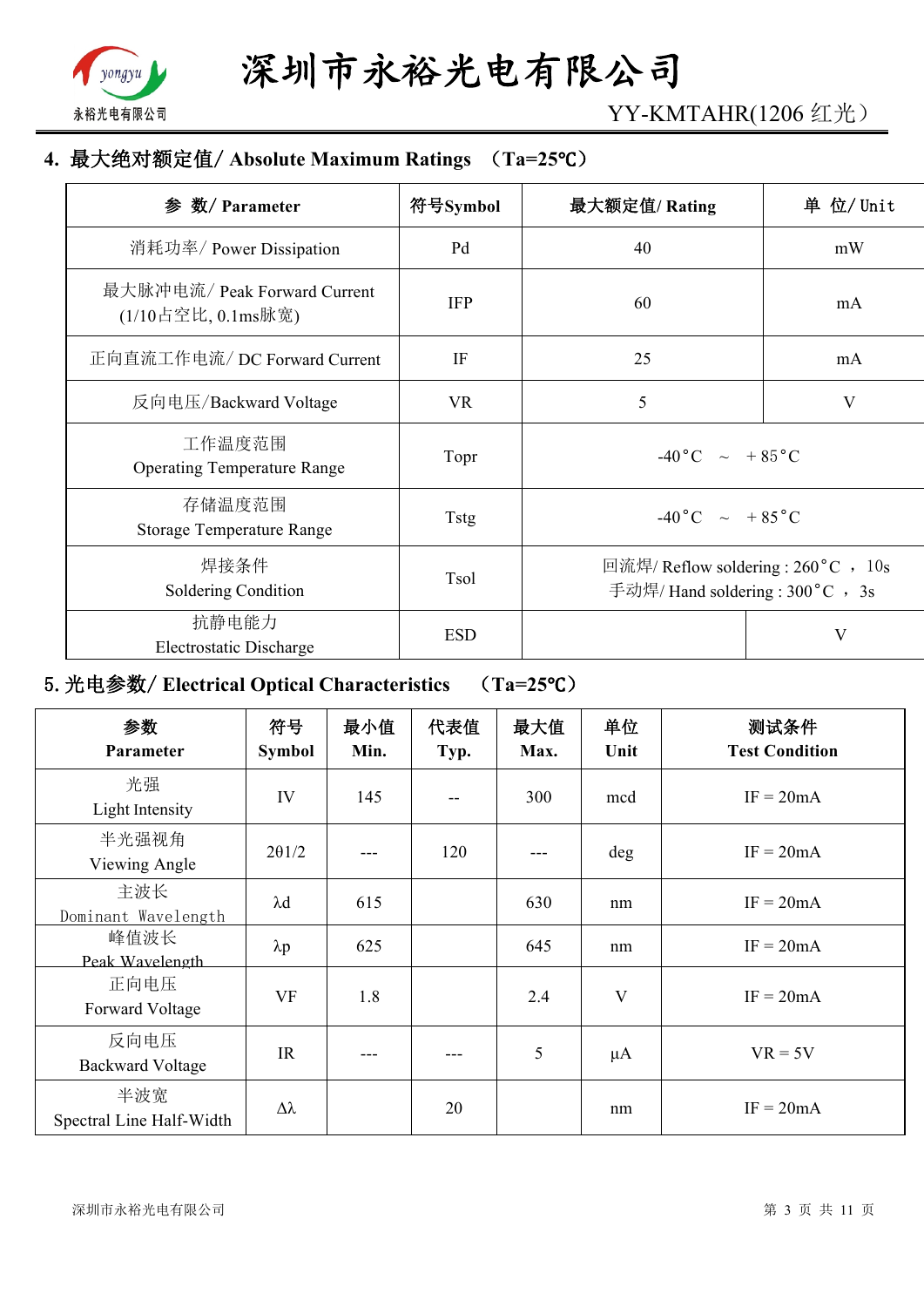

# **6. 光电参数分 BIN 规格/Photoelectric parameters are divided into BIN sprcifications**

#### **6.1.亮度分 BIN 规格/Bin Range of Luminous Intensity**

| <b>Bin</b>       | Min | <b>Max</b> | Unit | Condition   |
|------------------|-----|------------|------|-------------|
| P <sub>22</sub>  | 145 | 75         |      | $IF = 20mA$ |
| P <sub>2</sub> 3 | 75  | 210        |      |             |
| P <sub>2</sub> 3 | 210 | 250        |      |             |
| P <sub>24</sub>  | 250 | 300        |      |             |

Notes: Tolerance of Luminous Intensity:  $\pm 10\%$ 

#### **6.2.电压分 BIN 规格/ Bin Range of Forward Voltgae**

| <b>Bin</b> | Min | <b>Max</b> | Unit     | Condition   |
|------------|-----|------------|----------|-------------|
| VE         | 1.8 | l.9        |          | $IF = 20mA$ |
| VF         | 1.9 | 2.0        | $\bf{V}$ |             |
| VG         | 2.0 | 2.1        |          |             |
| VH         | 2.1 | 2.2        |          |             |
| VI         | 2.2 | 2.3        |          |             |
| VJ         | 2.3 | 2.4        |          |             |

Notes: Tolerance of Forward Voltage:  $\pm 0.05V$ 

#### **6.3.波长分 BIN 规格/ Bin Range of Wavelength**

|                | $\bullet$ | $\circ$    |      |             |
|----------------|-----------|------------|------|-------------|
| Bin            | Min       | <b>Max</b> | Unit | Condition   |
| R <sub>1</sub> | 615       | 618        |      |             |
| R <sub>2</sub> | 618       | 621        |      |             |
| R <sub>3</sub> | 621       | 624        | nm   | $IF = 20mA$ |
| R4             | 624       | 627        |      |             |
| R <sub>5</sub> | 627       | 630        |      |             |

Notes: Tolerance of Wavelength: ± 1nm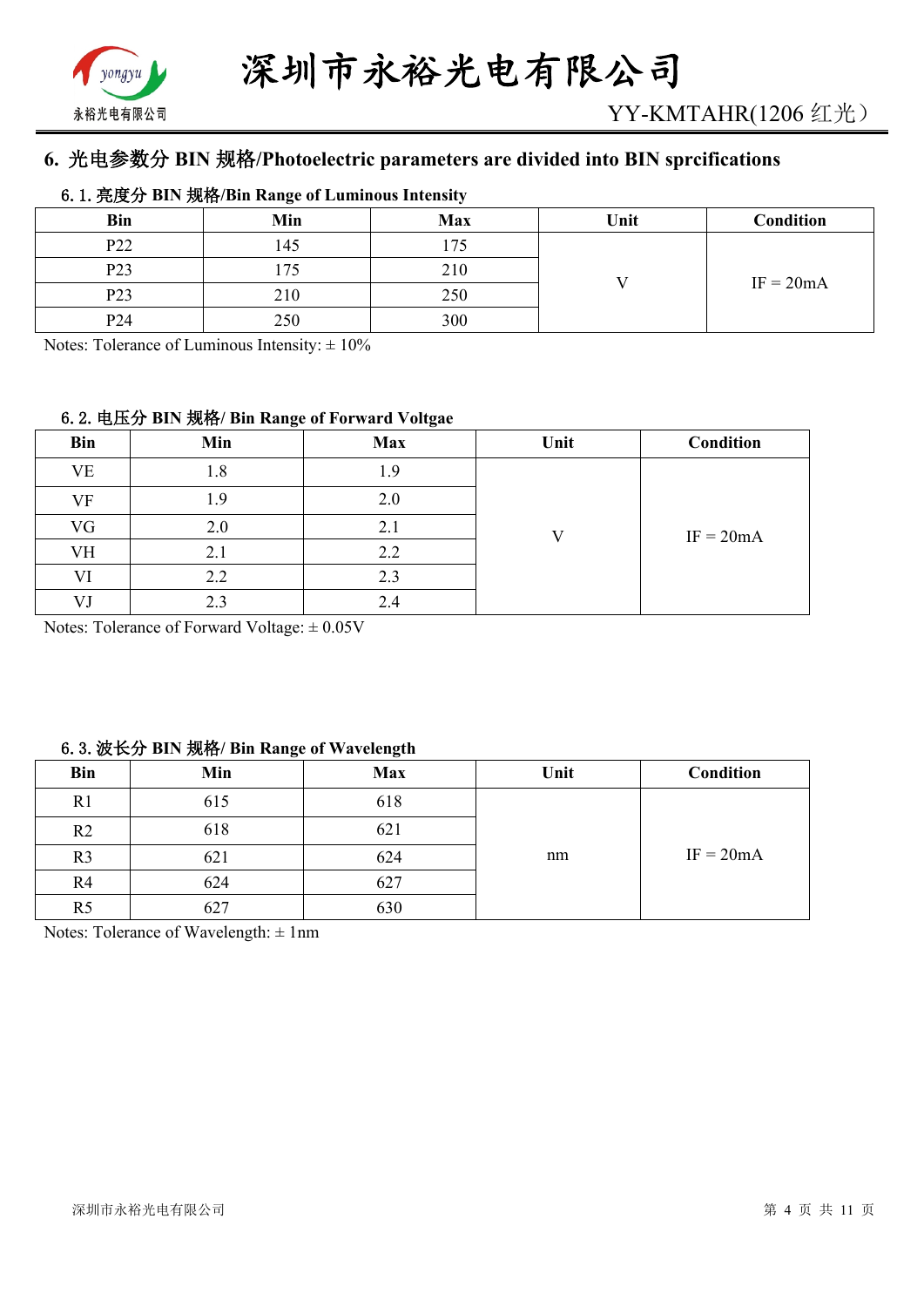

YY-KMTAHR(1206 红光)

# **7.光电参数代表值特征曲线/ Typical Electrical-Optical Characteristics Curves**



相对光强与环境温度特性曲线







相对光强与电流特性曲线 Relative Intensity VS. Forward Current (Ta=25°C)



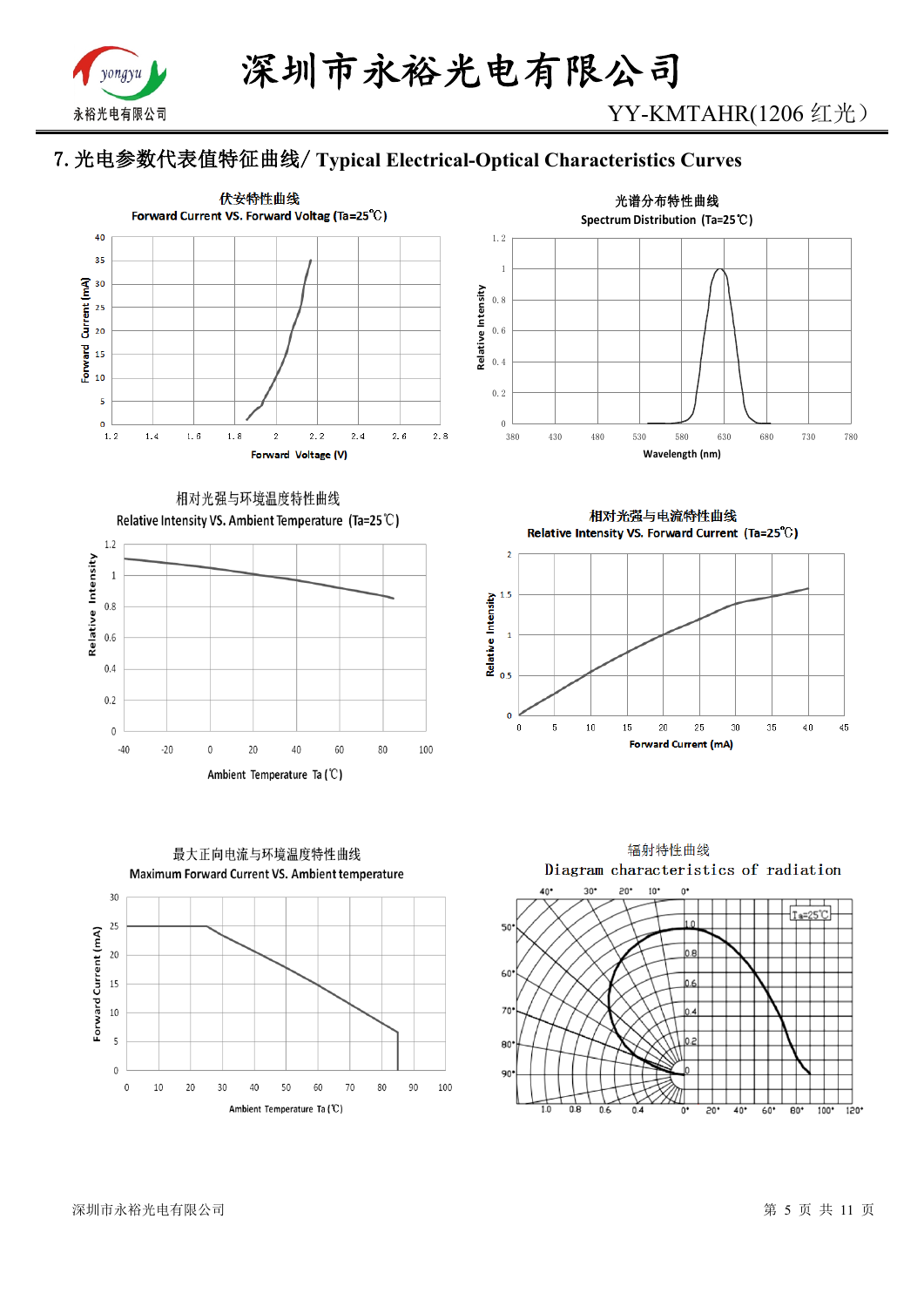

# **8.包装载带与圆盘尺寸/ Reel And Tape Dimensions**

**包装数量:3000 pcs/卷 Packing quantity: 3000 PCS/rolls**



注/ Notes: 1. 尺寸单位为毫米(mm)/ All dimensions are in millimeters. 2. 尺寸公差是±0.1mm/ Tolerance is ± 0.1 mm unless otherwise noted.

## **9.标签及标识/ Label Explanation:**



The label Anti-static, moisture-proof aluminum foil bag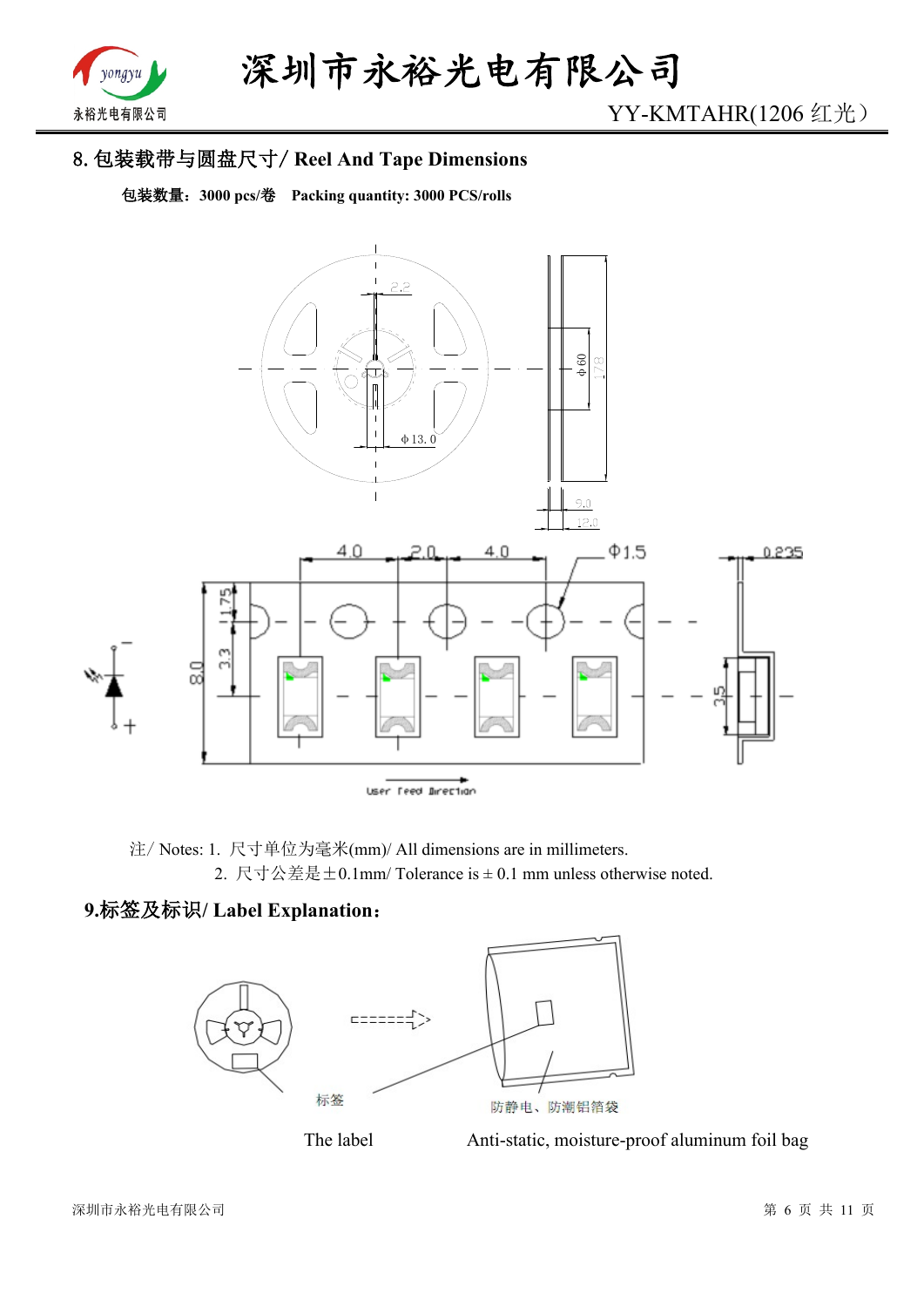

YY-KMTAHR(1206 红光)

# **10.信赖性测试项目及条件/Reliability Test Items And Conditions**

| 测试项目<br><b>Test Item</b>         | Ref. Standard<br>参考标准 | Test Condition<br>测试条件                                       | Time<br>时间    | Quantity<br>数量 | Accepted/Rejected<br>接收/拒收 |
|----------------------------------|-----------------------|--------------------------------------------------------------|---------------|----------------|----------------------------|
| Reflow<br>回流焊                    | JESD22-B106           | $Temp:255^{\circ}C$ max<br>$T=10$ sec                        | 2times        | 22             | 0/1                        |
| Thermal Shock<br>冷热冲击            | JESD22-A106           | $-40^{\circ}$ C 15min<br>$\uparrow \downarrow$<br>100℃ 15min | 300<br>cycles | 22             | 0/1                        |
| High Temperature Storage<br>高温保存 | JESD22-A103           | Temp: $100^{\circ}$ C                                        | 1000Hrs.      | 22             | 0/1                        |
| Low Temperature Storage<br>低温保存  | JESD22-A119           | Temp: $-40^{\circ}$ C                                        | $1000$ Hrs.   | 22             | 0/1                        |
| Life Test<br>常温通电                | JESD22-A108           | Ta= $25^{\circ}$ C<br>$IF = 20mA$                            | $1000$ Hrs.   | 22             | 0/1                        |

## **失效判定标准 Criteria For Judging Damage**

| <b>Test Items</b><br>项目       | <b>Symbol</b><br>符号 | <b>Test Condition</b><br>测试条件 | <b>Judging For Damage</b><br>判定标准 |                    |  |
|-------------------------------|---------------------|-------------------------------|-----------------------------------|--------------------|--|
|                               |                     |                               | Min. 最小                           | Max. 最大            |  |
| Forward Voltage<br>正向电压       | VF                  | $IF = 20mA$                   |                                   | $U.S.L^*$ ) $x1.1$ |  |
| <b>Reverse Current</b><br>漏电流 | $_{\rm IR}$         | $VR = 5V$                     |                                   | $U.S.L*$ )x2.0     |  |
| 光强<br>Luminous Intensity      | Mcd                 | $IF = 20mA$                   | $L.S.L*$ ) $x0.7$                 |                    |  |

U.S.L: Upper standard level 规格上限

L.S.L: Lower standard level 规格下限

备注 / Note 信赖性测试基于永裕现有的测试平台 The Reliability tests are based on YONGYU existing test platform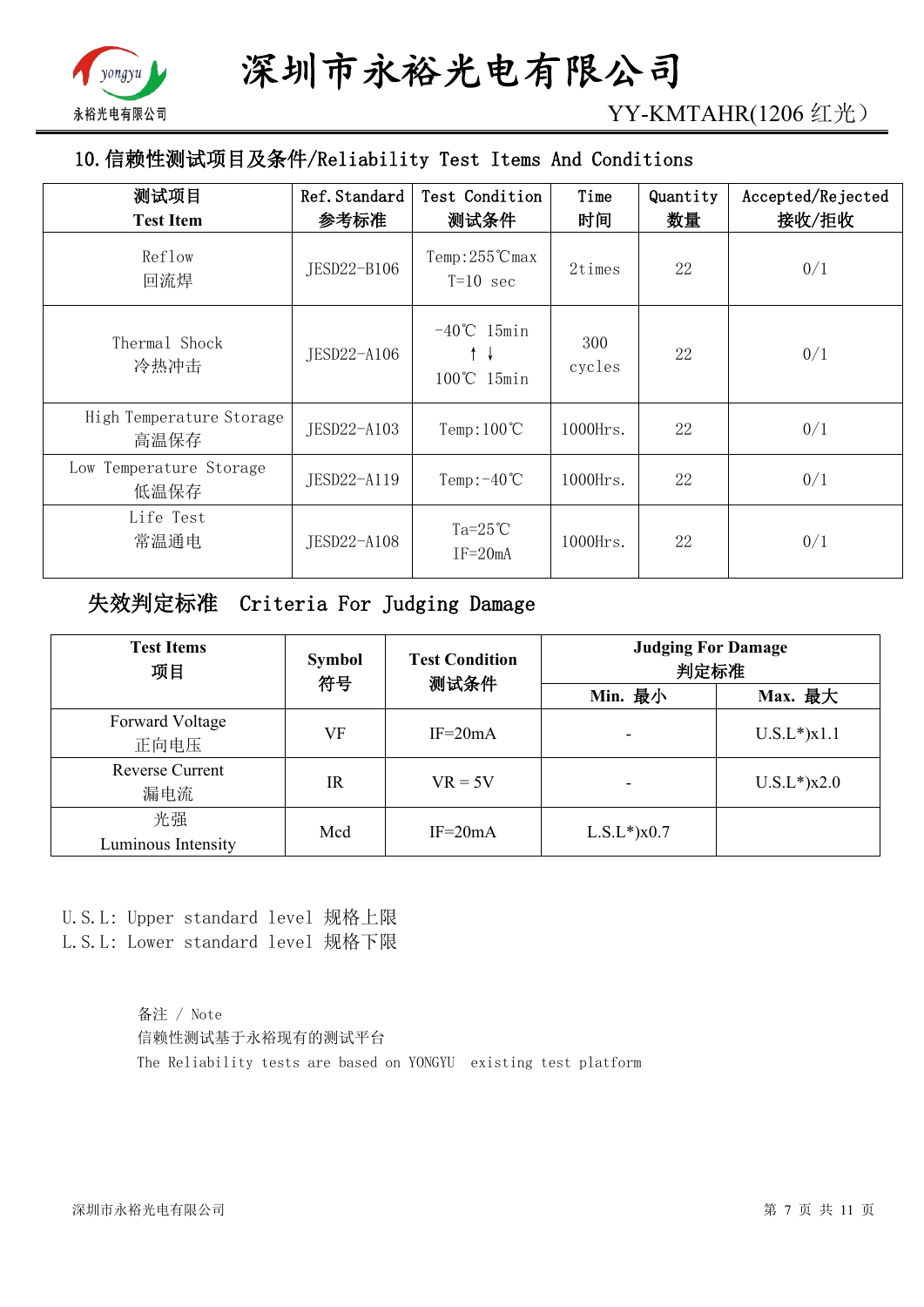

#### **11.注意事项/ Cautions:**

#### **11.1. 焊接/welding**

11.1.1 SMD LED 灌封胶较软,外力易损坏发光面及塑料壳,焊接时要轻拿轻放。

SMD LED is soft and easy to damage the luminous surface and plastic shell by external force. It should be handled lightly when welding

11.1.2 建议使用易洗型的助焊剂,依照回流曲线条件回流焊接,回流次数最多两次,确保 LED 发光面干净, 异物会影响发光颜色。

It is recommended to use soldering flux with tin wash type, reflow soldering according to the condition of reflux curve, reflow twice at most, ensure the LED luminous surface is clean, foreign matter will affect the luminous color。

11.1.3 只建议在修理和重工的情况下使用手工焊接; 最高焊接温度不应超过 300 度, 且须在 3 秒内完成(手 工焊接只可焊接一次)烙铁最大功率应不超过 25W。

Manual welding is only recommended for repair and heavy industry;The maximum welding temperature should not exceed 300 degrees, and must be completed within 3 seconds (manual welding can only be welded once) soldering iron maximum power should not exceed 25W.

11.1.4 焊接过程中,严禁在高温情况下碰触胶体; 焊接后,禁止对胶体施加外力,禁止弯折 PCB,避免元 件受到撞击。

During the soldering process, do not touch the lens at high temperature, After soldering, any mechanical force on the lens or any excessive vibration shall not be accepted to apply, also the circuit board shall not be bent as well.

11.1.5 请不要将不同 BIN 级的 LED 使用于同一个产品上,否则可能会导致产品的严重色差。

Please do not use different BIN LED on the same product, otherwise it may cause serious color difference.

#### **11.2. 清洗/cleaning**

11.2.1 不能用超声波清洗,建议使用异丙醇(isopropyl alcohol)、纯酒精擦拭或浸渍(浸渍不超过 1 分钟) 在室温下放置 15 分钟再使用;清洗后,确保 LED 发光面干净,异物会影响发光颜色。

/No ultrasonic cleaning. It is recommended to use isopropyl alcohol, pure alcohol to wipe or soak, not more than 1 minute, and leave at room temperature for 15 minutes before use. After cleaning, make sure the LED luminous surface is clean and the foreign matter will affect the luminous color。

11.2.2 应避免接触或污染天那水,三氯乙烯、丙酮、硫化物、氮化物、酸、碱、盐类,这些物质会损伤 LED. Avoid touching or contaminating the water, trichloroethylene, acetone, sulfide, nitride, acid, alkali, and salts that can damage leds.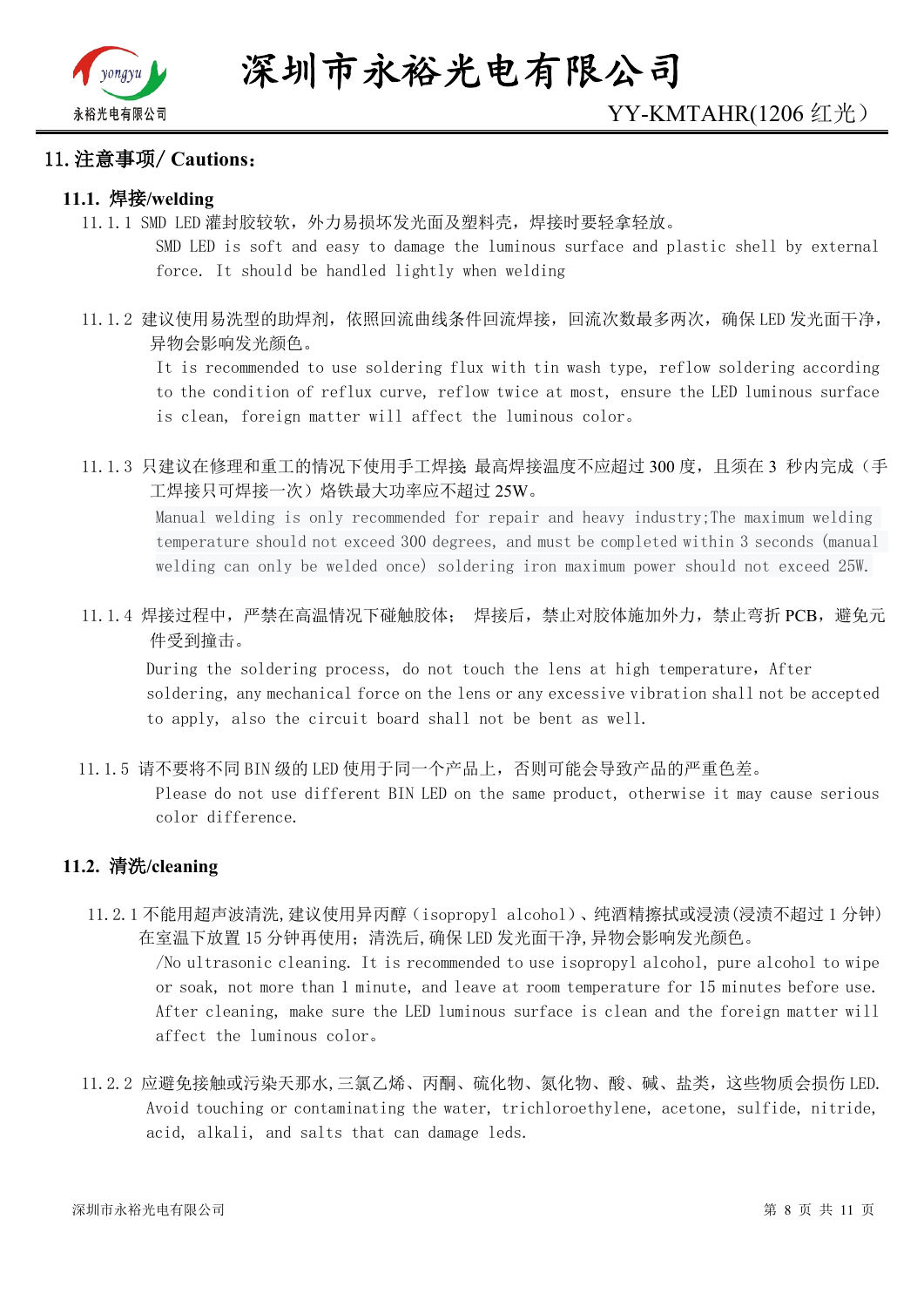

**深圳市永裕光电有限公司**

#### **11.3. 灌封**/**enbedment**

11.3.1 挥发性物质会渗透到 LED 内部, 在通电产生光子及热的条件下, 会导致 LED 变色, 进而造成严重 光衰,严禁使用任何对 LED 器件的性能或者可靠性有害的物质或材料,针对特定的用途和使用环境, 建议对所有的物质和材料进行相容性的测试。在贴装 LED 时候,不要使用能产生有机挥发性气体的 粘结剂。

Volatile substances to leach into the LED inside, photons in electricity and heat conditions, will lead to the LED color, thus causing serious droop, it is forbidden to use any of the LED device performance or reliability of harmful substances or materials, for a specific purpose and use of the environment, advice on all the material and the material compatibility test.When attaching LED, do not use adhesive that can produce volatile organic gas.

11.3.2 使用正常灌封胶时,建议先以少量试验,常温点亮 168 小时,确定没有问题再作业。 It is recommended to light up for 168 hours at room temperature for a small amount of test before using normal filling and sealing glue。

## **11.4. 保存/save**

- 11.4.1 打开包装前,LED 应存储在温度 30℃或以下,相对湿度在 RH60%以下,一年内使用。 Before opening the package, LED should be stored in a temperature 30 ℃ or below, under RH60 % relative humidity, used in a year。
- 11.4.2 LED 是湿度敏感元件,为避免元件吸湿,打开包装后,LED 应在温度 30℃或以下,相对湿度在 60%以 内,使用时间 7 天。LED 吸潮后,回流焊时可能裂胶,影响发光颜色.对于未使用的散件,请去潮处理 (卷装品:烘烤 60℃±5℃/24H;散装品:烘烤 105℃±5℃/1H),然后再用铝箔袋密封后保存或者 储存在氮气防潮柜内。

LED is humidity sensitive element, element to avoid moisture absorption, after open the packing, the LED should be in temperature 30 ℃ or below, within 60% relative humidity, using time 7 days. After moisture absorption, LED may crack when reflow soldering, influence the luminous color. For bulk is not used, please deal with the tide (for package product: bake 60 °C +  $/$  - 5 ℃ / 24 h. For bulk goods: baking 105 ℃ + 5 ℃, 1 hours), and then save after sealed with aluminum foil bag or stored in nitrogen moistureproof enclosure

#### 11.4.3 保存环境中避免有酸、碱以及腐蚀气体存在,同时避免强烈震动及强磁场作用。

Avoid the presence of acid, alkali and corrosive gas in the preservation environment, and avoid strong vibration and strong magnetic field。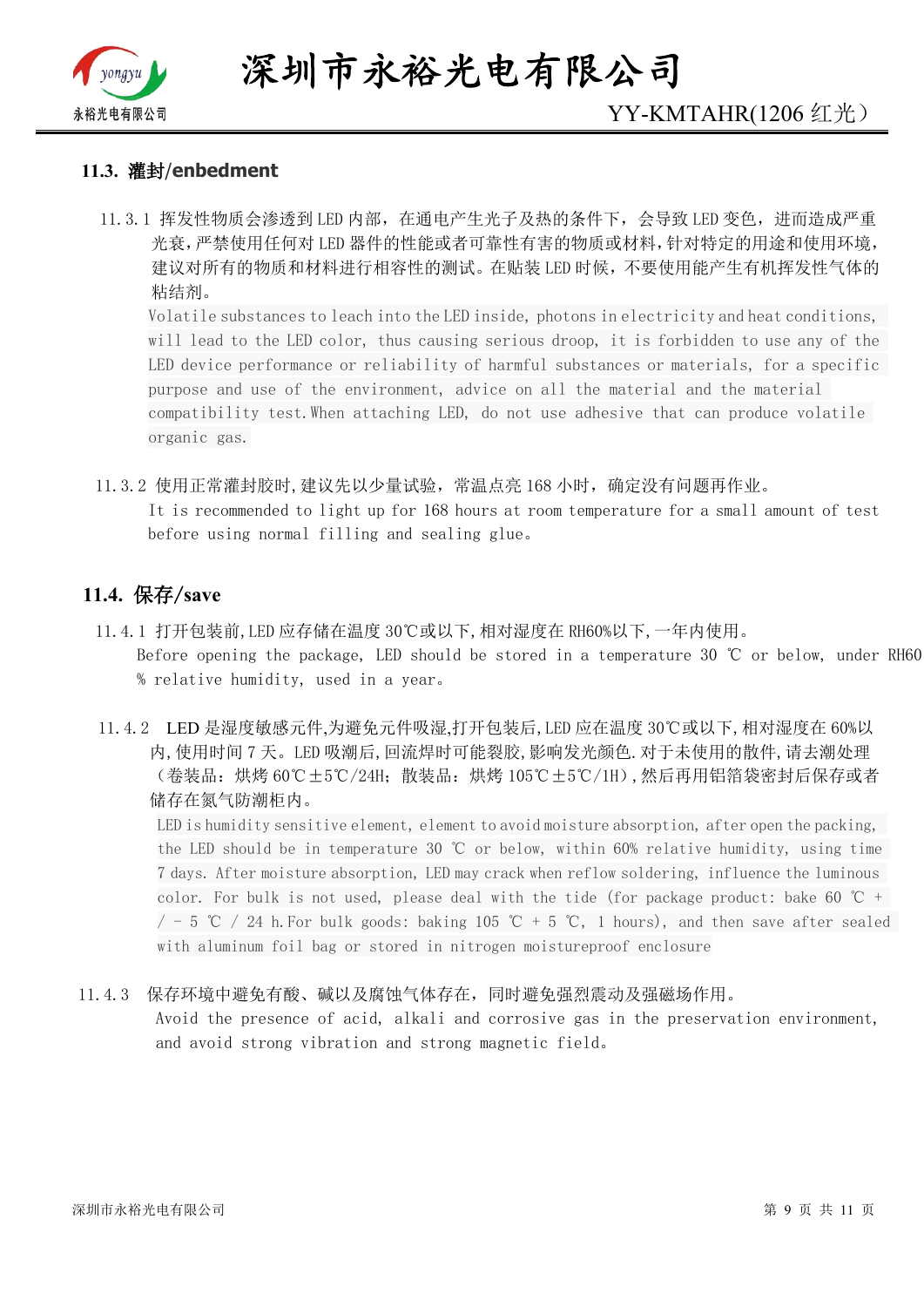

## **11.5.静电/electrostatic**

- 11.5.1 静电或峰值浪涌电压会损坏 LED,避免在开灯、关灯时产生瞬时电压。 Static electricity or peak surge voltage will damage the LED, avoiding instantaneous voltage when the lamp is turned on or off。
- 11.5.2 建议使用 LED 时佩戴防静电手腕带,防静电手套,穿防静电鞋,使用的设备、仪器正确接地。LED 损坏 后,表现出漏电流明显增加,低电流正向电压变低,低电流点不亮等现象。

 It is recommended to wear anti-static wrist bands, anti-static gloves and anti-static shoes when using LED. The equipment and instruments used are properly grounded. After the LED was damaged, the leakage current increased obviously, the forward voltage of low current became lower, and the low current point did not light, etc。

## **11.6 测试/test**

11.6.1 LED 要在额定电流下驱动,同时电路中需要加限流电阻保护;否则,轻微的电压变化就会引起较大的电 流变化,从而破坏 LED。

> LED shall be driven at rated current, and shall be protected by current-limiting resistance in the circuit. Otherwise, slight voltage changes will cause large current changes, which will damage the LED.

11.6.2 在电路导通或关闭情况下,要避免瞬间浪涌电压的产生,否则 LED 将被烧坏。

 When the circuit is on or off, avoid sudden surge voltage. Otherwise, the LED will be burnt out

请参照下图示检测 LED:/Please check the LED as shown



11.6.3 顺向电压 VF 过高或反向电压 VR 过高, 均会损坏 LED.

If the forward voltage VF is too high or the reverse voltage VR is too high, the LED will be damaged.

<sup>11.6.4</sup> 点亮或测试 LED 时, 加在 LED 两端的反向电压不得高于 5V, 否则容易击伤 LED. When lighting or testing the LED, the reverse voltage added on both ends of the LED shall not be higher than 5V, otherwise it is easy to damage the LED.